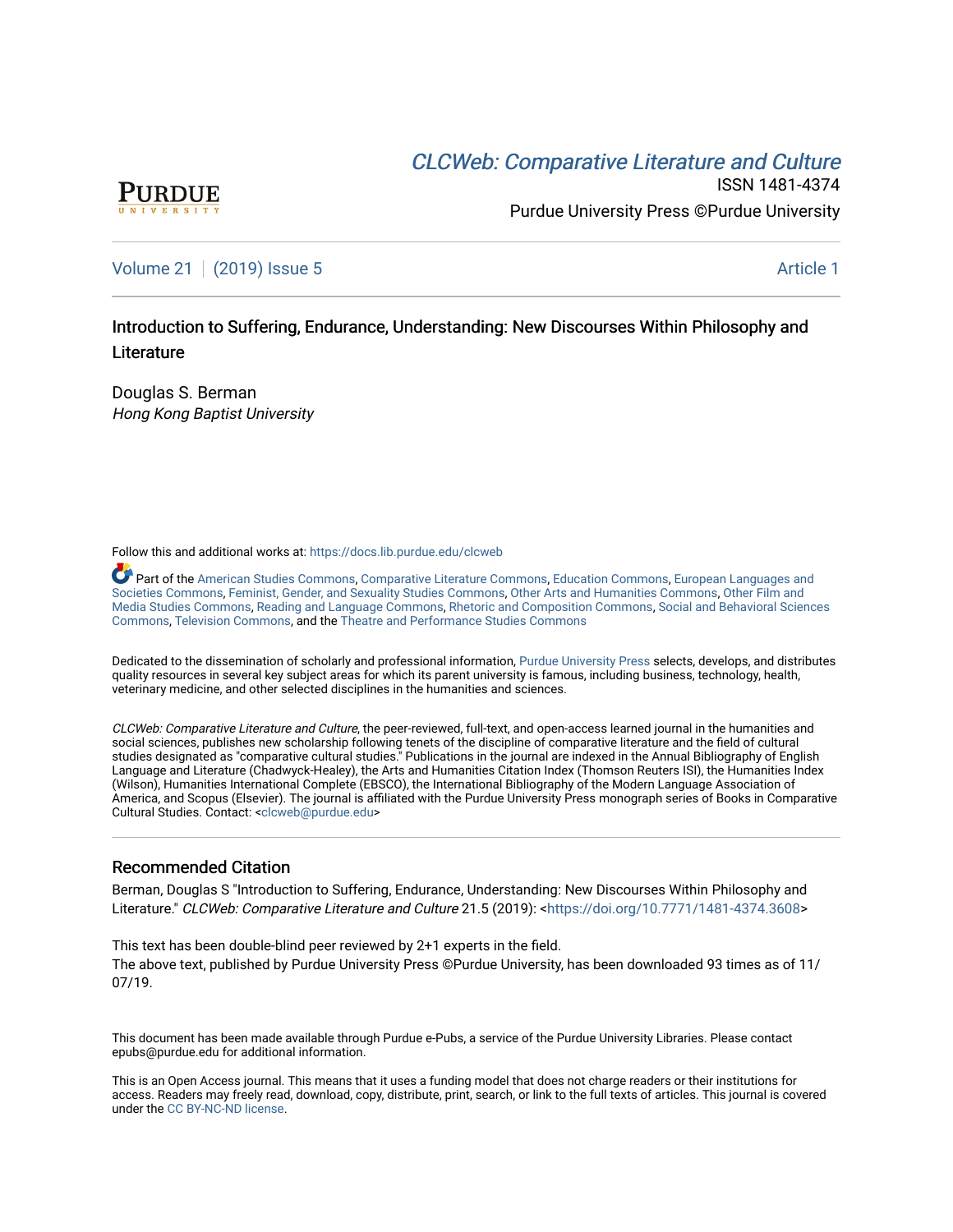# **PURDUE**

UNIVERSITY PRESS <[http://www.thepress.purdue.edu](http://www.thepress.purdue.edu/)>

## *CLCWeb: Comparative Literature and Culture*

ISSN 1481-4374 [<http://docs.lib.purdue.edu/clcweb](http://docs.lib.purdue.edu/clcweb)> Purdue University Press **©**Purdue University

*CLCWeb: Comparative Literature and Culture*, the peer-reviewed, full-text, and open-access learned journal in the humanities and social sciences, publishes new scholarship following tenets of the discipline of comparative literature and the field of cultural studies designated as "comparative cultural studies." In addition to the publication of articles, the journal publishes review articles of scholarly books and publishes research material in its *Library Series.*  Publications in the journal are indexed in the Annual Bibliography of English Language and Literature (Chadwyck-Healey), the Arts and Humanities Citation Index (Thomson Reuters ISI), the Humanities Index (Wilson), Humanities International Complete (EBSCO), the International Bibliography of the Modern Language Association of America, and Scopus (Elsevier). The journal is affiliated with the Purdue University Press monograph series of Books in Comparative Cultural Studies. Contact: [<clcweb@purdue.edu>](mailto:clcweb@purdue.edu)

## **Volume 21 Issue 5 (September 2019) Article 1 Douglas Berman,**

**"Introduction to Suffering, Endurance, Understanding: New Discourses Within Philosophy and Literature"**

<http://docs.lib.purdue.edu/clcweb/vol21/iss5/1>

Contents of *CLCWeb: Comparative Literature and Culture* **21.5 (2019)** Special Issue *Suffering, Endurance, Understanding*. **Ed. Simon Estok, Douglas Berman, and Frank Stevenson**

[<http://docs.lib.purdue.edu/clcweb/vol21/iss5/>](http://docs.lib.purdue.edu/clcweb/vol21/iss5/)

**Abstract:** Literature is generally seen as depicting the lives of human subjects through their unique narratives. And that, while its endpoint may be universal, it is typically grounded in the specificity of a human being (or, occasionally, an animal). Philosophy is tasked with providing the foundational cognitive tools to grasp the meaning of experience for the whole. In Hegelian term s, it unfolds the history of the concept. Yet, as George Steiner, Jacques Derrida, and other recent authors have shown, both philosophy – along with its agonistic cousin, religion -- evoke literary themes, rhetorics, and struggles. Over the past fifty years, Continental philosophy has found a home for literature within philosophic discourse (and vice-versa). That is the backdrop for this special issue. The topic is suffering, as a concept and an experience. The theme of suffering is broad enough to accommodate many different approaches and texts. And that is hopefully borne out by the multiplicity of themes and topics the authors have chosen to discuss.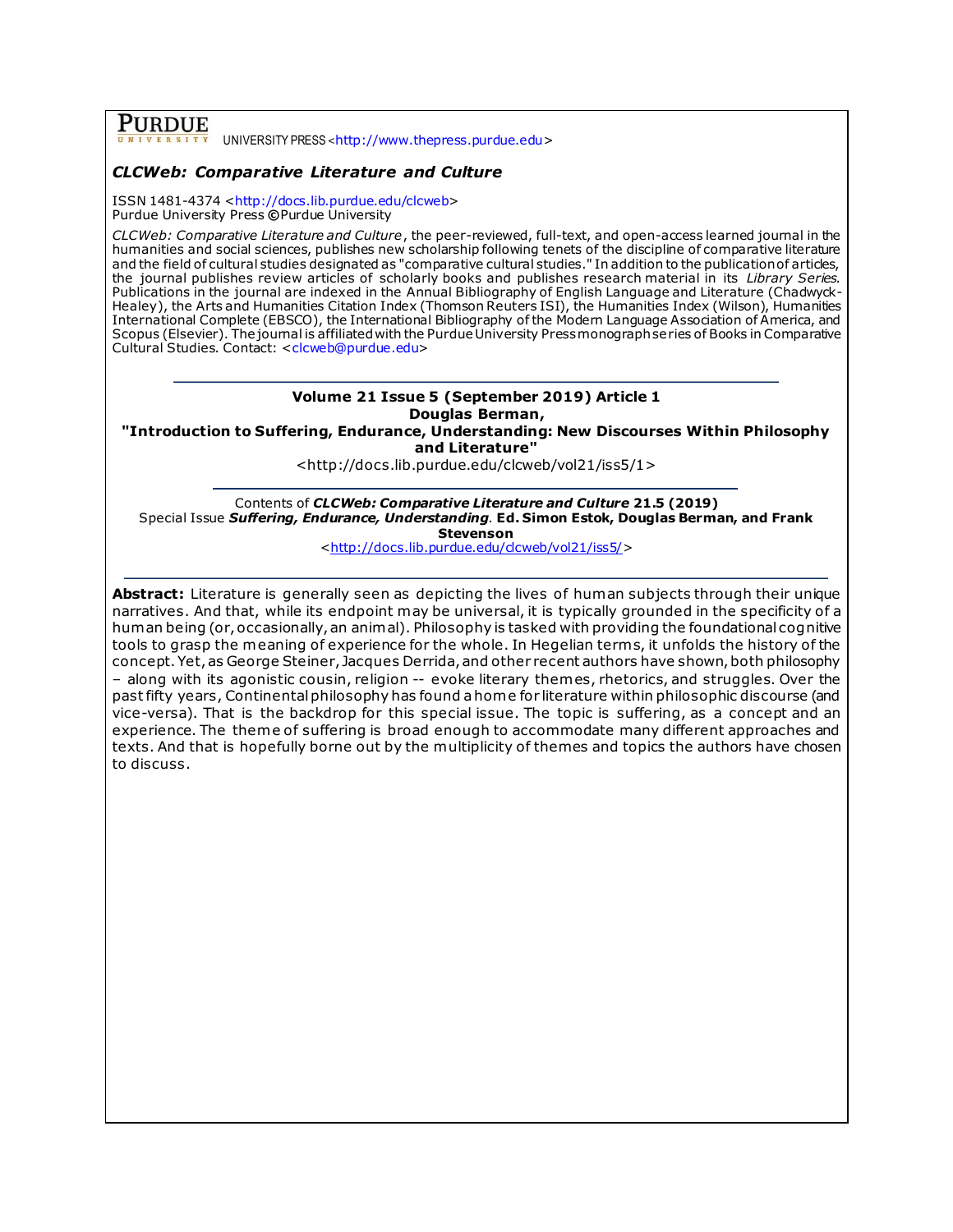Douglas Berman, "Introduction to Suffering, Endurance, Understanding: page 2 of 6 New Discourses Within Philosophy and Literature" *CLCWeb: Comparative Literature and Culture* 21.5 (2019): <http://docs.lib.purdue.edu/clcweb/vol21/iss5/1> Special Issue *Suffering, Endurance, Understanding*. Ed. Simon Estok, Douglas Berman, and Frank Stevenson

### **Douglas BERMAN**

### **Introduction to Suffering, Endurance, Understanding: New Discourses in Philosophy and Literature"**

The theme of this special issue is one universal to all creatures – suffering. In Latin, *sufferer*e means literally, "to bear up" under, to endure, tolerate. This suggests suffering is primarily a mental or existential condition as opposed to, say, physical pain, which may be of momentary duration and yielding to medicinal palliation. There may be heuristic and philosophical reasons to separate pain from suffering, at least when dealing in categorization. *Jules et Jim* captures this rift when the lead character cries: "God spare me physical pain! I can cope with moral suffering" (Truffaut). Elaine Scarry's *The Body in Pain: The Making and Unmaking of the World* argues that representations of physical pain in literature are surprisingly rare compared to numerous depictions of "*psychological* suffering [which] have referential content" (11). Scarry argues it is impossible to understand another's pain, but she also suggests that suffering does have its own vocabulary and language. Richard Rorty takes up this point in *Contingency, Irony, and Solidarity* through the subject of torture. Besides enacting damage to the corporeal body, torture renders impotent any attempt to reconstitute the self and thereby make oneself whole within language. While Scarry's view that artistic creativity can be realized through suffering is controversial, the idea that suffering can shape a human life through language has found a home in trauma studies. Other works that come to mind that try to theorize suffering within ethical inquiry are Judith Butler's, Precarious Life, Vulnerability and the Ethics of Co-Habitation - which asks whether we (humans) are ethically required to respond to suffering that appears far away from us – and, in a different register, the work of Peter Singer, which adopts a utilitarian perspective.

Religion and, to some extent, philosophy seek meaning within suffering and may even find compensatory virtue – the obvious example being the suffering of Christ on the cross. There are secular versions of this as well, as exemplified by Michael Brady's recent work *Suffering and Virtue* (2018). Brady suggests that suffering is unavoidable and therefore he wants to demonstrate its "use," either as a "test of faith" or virtue (Brady 159). Or as a form of atonement (153). According to Brady, "we are creatures that strive and seek to accomplish things of value, and to do so successfully we need to face and overcome difficulty, adversity, setbacks, hardships" (89).<sup>1</sup>

Other writers see suffering as (im)posing the impossibility of redemption. Mark Taylor, in an elegant – and elegiacal – passage, demonstrates Maurice Blanchot's dedication to thinking the latter:

Death and dying expose the radical passivity of all finite human beings. To live is to suffer dying; the most profound suffering is undergone not only in terms of distress, illness, or when the end of life draws near, but occurs in every passing moment, in every fleeting instant of life. For Blanchot this suffering is not redemptive… Life is always after death because there is no after life (80).

Given the many ways exist to think, feel, to make *sense* of suffering, it may be profoundly quixotic – and even misguided – to expect a single issue, even one primarily focused on literature, to say anything profound, let alone new, about a topic so universally acknowledged and fretted over. Our hope was to give contributors free rein to define suffering any way they wished with one condition: the essays had to speak to, and within, the interlinked discourses of literature and philosophy (or literary theory). Put somewhat broadly, the goal was to solicit articles that make the reader think and feel, ideally in ways that define easy categorization, and without sublating one form of discourse into the other (philosophy collapsing into literature or vice-versa)

Literature has the benefit of being directly connected to people lives and offers a ready – if not always immediately accessible – portal into the theme of suffering. Like religion, literature, as a catharsisenabling vehicle able to soothe pain and provide lessons in empathy, which is one of its trustworthy attractions. This means readers must interrogate the value of all depictions of suffering itself. At times, aesthetic depictions of suffering – and here I am thinking too of more visceral portrayals in photography and film – can cause us to question the pleasure – or at least fascination – we take in such images. Literature (and art) ask us to participate (take part in) the work; we are never passive observers. Apropos of photography, Susan Sontag and John Berger have exquisitely delved into this in two pieces: *Regarding the Pain of Others* (Sontag) and "Photographs of Agony," both discussing the ways that

<sup>1</sup> As a juxtaposition to this reading, the reader might refer to Scott Samuelson's *7 Ways of Looking at Pointless Suffering*, which could be seen as a corrective to this approach.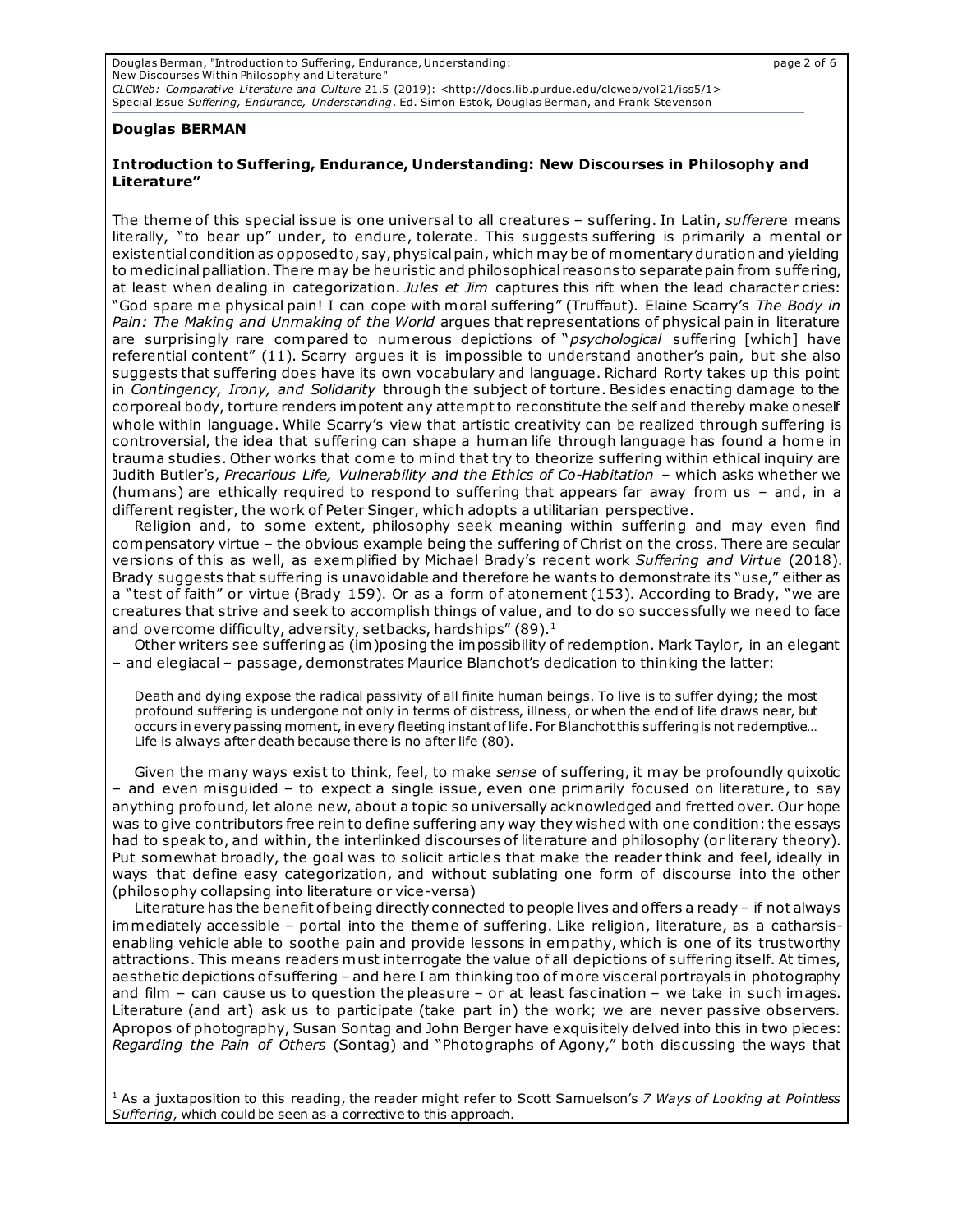| Douglas Berman, "Introduction to Suffering, Endurance, Understanding:                                   | page 3 of 6 |
|---------------------------------------------------------------------------------------------------------|-------------|
| New Discourses Within Philosophy and Literature"                                                        |             |
| $CLCWeb: Comparative Literature and Culture 21.5 (2019): $                                              |             |
| Special Issue Suffering, Endurance, Understanding. Ed. Simon Estok, Douglas Berman, and Frank Stevenson |             |

photos of anguish and pain can either activate or, in Berger's view, desensitize us to suffering, in the latter example, victims of the war in Vietnam.

Conversely, aesthetic representation, in its "virtuous" aspect, has exemplary powers to activate positive emotions, to provoke compassion, fellow-feeling, and – dare I say it? – *pathos*, even where it may be partly clouded by ambivalence. Katie Wetzel's essay in this volume on Charles Dickens shows how affectionate portrayals of trauma within the family can heighten – and perpetuate -- national ideology. But Dickens' affective power to reveal human suffering - in the different forms it can take as injustice, insult, and privation -- through the lives of Little Nell, Oliver Twist, Pip, and others is unmatched. These renderings are different from, but still connected to someone like, to choose another example, Robert Bresson, the great poet and filmmaker of suffering. Anyone who has watched his films knows that suffering is the life, breath, and blood of Bresson, overtly and covertly depicted in every frame. If we could select just one image from this sparse, but overfilled, corpus, the scene in *Au Hasard Balthazar* of Balthazar the donkey laboring in her paces and ultimately collapsing may be the most poignant.

 For Bresson, the donkey Balthazar is a sacrificial victim , and here the question arises of how suffering links up with a larger intended meaning or framework. One cannot watch Bresson, and also Pasolini, without questioning the role of Catholicism in their oeuvres. The aesthetic encounter with their work deepens and tragically complicates any version of the church as dogma or simple devotion.

 Such routine – but never routine -- encounters with peasants, domestic animals, and children may lead us to question our humanistic vision of the world. This fundamental doubt over the value of ideas and values is expressed in *Love's Knowledge: Essays on Philosophy and Literature* by Martha Nussbaum. Nussbaum speaks of "a conception of ethical understanding that involves emotional as well as intellectual activity and gives a certain type of priority to the perception of particular people and situations" (ix). As readers, we are confronted not with an abstract question to resolve. We are thrust into unique narrative worlds where suffering is part of the texture of lived experience. Nussbaum encourages us to stop compartmentalizing the cognitive and the emotional domains. These are far more intertwined than we may imagine, particularly in regards to what we mean by the simple verb, to know: "one sees here, again, the difficulty of characterizing the debate between the literary works and standard philosophy in any way that will yield a shared account of the goal. Yet I think we may have the sense that there is a genuine debate here, the sense that self-knowledge, even if vaguely specified, is a goal with real content and real importance, capable of organizing further inquiry" (285). This kind of knowledge does not start with abstract ideas but with a complex set of facts and moves outward.

 As I type these words, my thoughts turn to a recent review by Colin Burrow in the *London Review of Books* on the Romantic poet, William Wordsworth. The genius and also perplexity of Wordsworth's greatest poetry stems from efforts to weld an expansive philosophic vision – one encouraged steadfastly by his friend Samuel Coleridge – onto poems that reflected human and natural life. And yet as Burrow reminds us, Wordsworth was a poet principally of feeling: "a poet [e.g. Wordsworth] points your towards this thing it's possible to feel or to have felt, and you can follow if you're prepared to accept that it's real even though you can't see it" (Burrow 14). Roe's argument is that as Wordsworth matured, he began to move away from earlier forms of abstract justification towards a more existential and sympathetic encounter with nature and human beings. In short, "Wordsworth moved away from the direct poetry of protest … towards what Roe term s the *poetry of suffering*" (15, my emphasis).

This does not displace philosophy entirely – and Wordsworth's efforts to attain a "philosophic poem" would drive much of his later efforts to shape *The Excursion –* but the leech gatherer, displaced solider, disposed widow, and other characters who populate the *Lyrical Ballads* and *The Ruined Cottage* – simply exist. The observer observing the scene (whoever he is) is often forced to suspend any moral and critical judgment in favor of sheer wonderment that is arguably pre-philosophical. To read Wordsworth is both familiar and unsettling: the voice of a consciousness processing reality.<sup>2</sup> But it is not to deny philosophy altogether. If anything, that embedded dialogue between Coleridge and Wordsworth is what constitutes Wordsworth's poetry and renders value.<sup>3</sup>

As ambivalent inheritors of the Enlightenment and Kant, the Romantics sought a new order in mythology (Blake), pantheism (Shelley), and belief in the primacy of feeling (Wordsworth). The common

<sup>&</sup>lt;sup>2</sup> In an earlier study, I have tried to show how philosophy might be useful in interpreting Wordsworth's shaping of the earlier poetry, focusing on ideas of (non)closure. See Berman, "Reading Wordsworth with Hegel and Deleuze." <sup>3</sup> Geoffrey Hartman's book of essays, *The Unremarkable Wordsworth*, attempts to show this dialogue in different ways. As he writes, "The contrast of Coleridge and Wordsworth is not meant to devalue the former but to disclose a missed connection between philosophy and poetry… The question is… can we take poetry as seriously as Coleridge took Wordsworth" (xxix).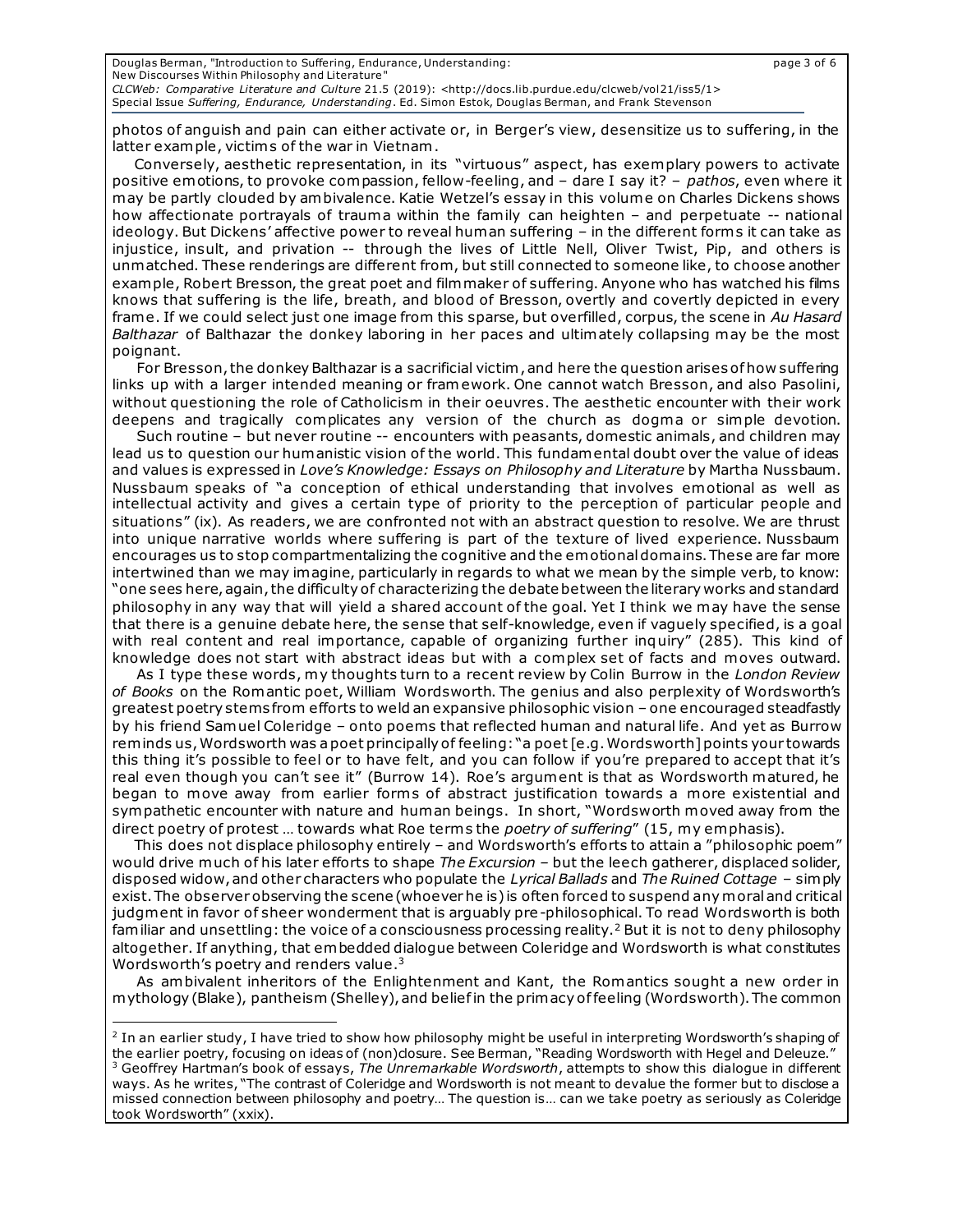Douglas Berman, "Introduction to Suffering, Endurance, Understanding: page 4 of 6 New Discourses Within Philosophy and Literature" *CLCWeb: Comparative Literature and Culture* 21.5 (2019): <http://docs.lib.purdue.edu/clcweb/vol21/iss5/1> Special Issue *Suffering, Endurance, Understanding*. Ed. Simon Estok, Douglas Berman, and Frank Stevenson

view that British Romantics privileged the supremacy of feeling over cold reason is not without truth. But feeling was itself an object of study within philosophy, most importantly in the works of Adam Smith and Edmund Burke. In the 18th-century Adam Smith, in *The Theory of Moral Sentiments*, based his entire theoretical edifice on the role feelings play in creating virtue through empathy for others. And he tried to show, using conceptual terminology, how feelings arise, even within theatrical spectacles, or dramas, where we know the action on stage is fictitious. The development of *sympathy* as a concept, and efforts to describe how it operates in the body and is shared by others, is directly correspondent to any theory of suffering, particularly any that would deal with literary and artistic representation.<sup>4</sup>

 If we moderns have become today less trustful of art and philosophy to disclose suffering, it is not because we lack examples. If anything, we have too many. We are inundated with imagery, news, and stories that cry out for our attention. And, in turn, this outpouring may cause us to doubt the efficacy of the intellect or the mind to make sense of it. Alternatively, we may be led to evaluate e very encounter by how easily it translates into political action, next to which "mere" art and critical aesthetic appraisal can appear indulgent or irresponsible (this problematic is discussed at length in Chapters 3 and 4 of Rorty's *Contingency, Irony, and Solidarity*). As critics – who stand betwixt and between the world of the artist and the world of the thinker - how do we mediate between this locus of feeling and thought?

#### **Brief Note on Philosophy / Literature**

It seems incumbent on me to say something about the last part of the theme title: "new discourses within philosophy and literature." Efforts within literary studies to mediate philosophy and literature seem rarer these days. Perhaps this is due to the success of literary theory itself. If everything has become a text, then do we need to continually rethink the divide? if we are living in a diminished time for the humanities - when, specifically, philosophy lacks salience - then continuing to interrogate its connection to other disciplines may appear to outsider observers like trying to rearrange the proverbial deck chairs on the Titanic."<sup>5</sup>

In 1987, when that success was slightly less assured, Arthur Danto wrote that "Philosophy seems so singular a crossbreed of art and science that it is somewhat surprising that only lately has it seemed imperative to some that philosophy be viewed as literature: surprising and somewhat alarming" (Danto 3). Danto was hardly trying to collapse both domains or, conversely, articulate clear borders, but to invite readers to reexamine both the tendencies of analytical philosophy to bracket the literary to privilege its own domain; and, second, by remapping the outer boundaries of both, reclaim literature as a vehicle of expression within philosophical discourse.<sup>6</sup>

 That makes George Steiner's 2011 *The Poetry of Thought: From Hellenism to Celan* seem something like a throwback. Steiner, in his usual capacious manner, engages the entire corpus of the West within this nexus. Steiner's view is inclusive; he is happy to admit into the gates a vast parade of poets, dramatists, thinkers, and sages, over the millennia whose work straddles – or crosses - the divide: from Empedocles, Sophocles, Plato, Protagoras and the other Sophists, to, more recently, Rilke, Holderlin, Nietzsche, Goethe, Heidegger, and Benjamin.

 This is not to say the historical and conceptual distinctions between philosophy and literature are lost on him . Steiner readily attests that philosophy and literature have their respective histories, stylistic and conceptual and institutional apparatuses, as well as modes of organizing reality, are entirely disparate. Not commingling philosophy and literature, but keeping them at arms-length distance, working within the border regions of the two. Steiner's credo for the book is formulated early on: "where philosophy and literature mesh, where they are litigious toward one another in form and matter, these echoes of origin can be heard" (Steiner 13).

Jacques Derrida's provocative statement in *Margins of Philosophy*, that "the task is to consider philosophy also as a `particular literary genre,'" $^7$  could be taken to mean that both discourses resolve them selves into the same thing – it is not so simple. But rather than try to parse these differences here – there is not space for it, in any event -- I would close by suggesting that, in the spirit of Steiner, and

<sup>4</sup> A great reference source for the Romantic period is Nancy Yousef's *Romantic Intimacy*. For a broader history, see Schliesser.

<sup>&</sup>lt;sup>5</sup> For anyone who thinks this is a recent problem, I would strongly recommend Adorno's short essay written in the early 1960's, "Why Still Philosophy." It is not exactly an elegy for philosophic discourse – Adorno is trying to save it from its metaphysical precursors – but the tone of self-humility he adopts on behalf of philosophy is significant. <sup>6</sup> This work has continued to the present day in the journal, *Philosophy and Literature*. For something of a counter-

example, see Ogden, and more recently Rethorst.

<sup>&</sup>lt;sup>7</sup> Cited by Peter McCormick (54).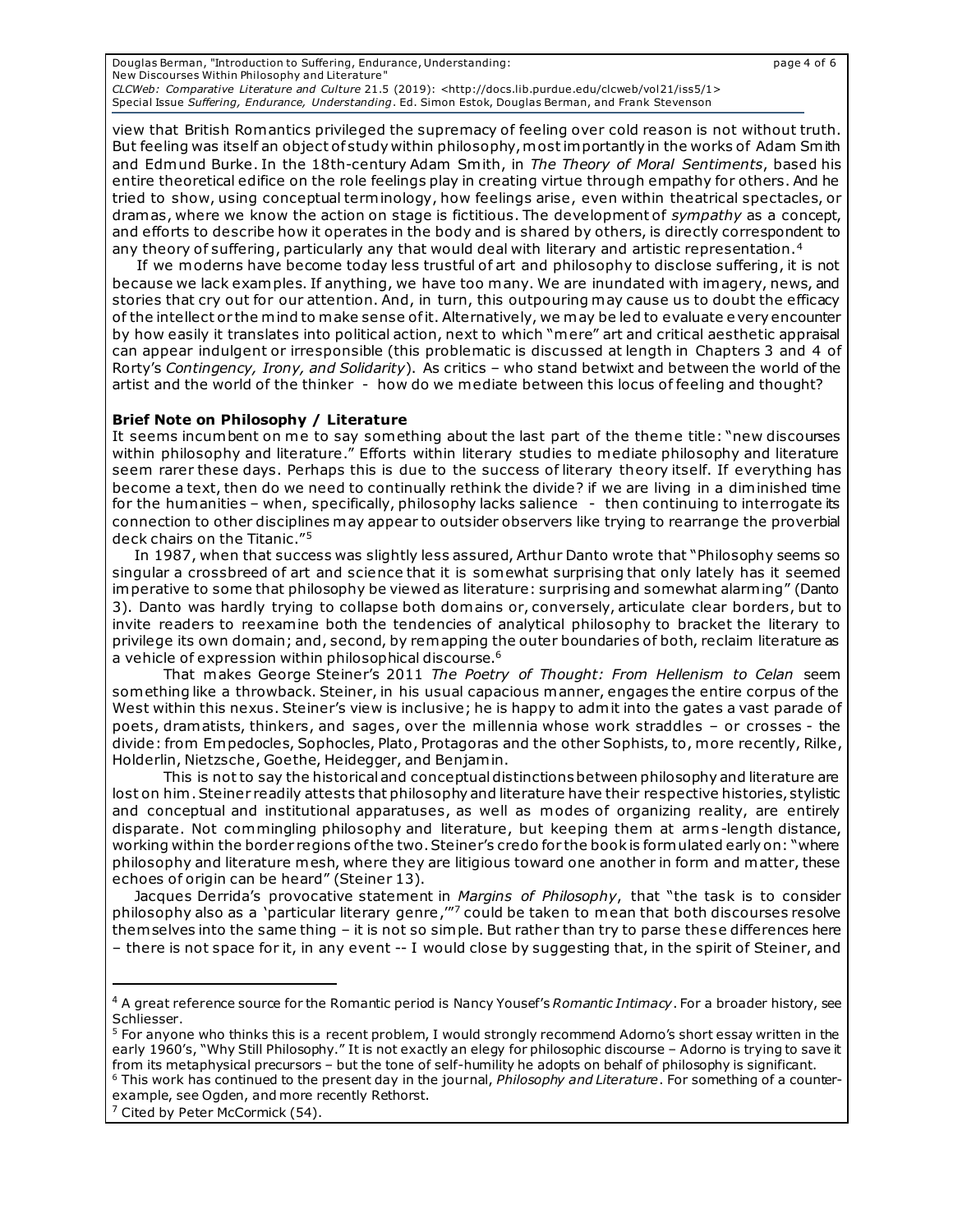Douglas Berman, "Introduction to Suffering, Endurance, Understanding: page 5 of 6 New Discourses Within Philosophy and Literature" *CLCWeb: Comparative Literature and Culture* 21.5 (2019): <http://docs.lib.purdue.edu/clcweb/vol21/iss5/1> Special Issue *Suffering, Endurance, Understanding*. Ed. Simon Estok, Douglas Berman, and Frank Stevenson

others, we should not foreclose discussion by pre-defining. The topic is an important one, and there is obviously sufficient interest in both subjects to allow for continued fruitful discussion in these (and future) pages.

### **The Papers in this Volume**

As the above brief comments make clear, qualitatively describing, let alone understanding, the breadth of work on, related to, or about suffering, is an insuperable undertaking, and most likely impossible. Just as the ways one may encounter suffering – either personally or in an artistic work – are inexhaustible, so are the ways we may make sense of them. There is hardly a single literary work that does *not,* in some form , deal with suffering, or its cousins, anxiety, conflict, or dread. It is the one of the ways we define ourselves as radically and distinctly human, as we try to make room for other species on this planet.

As one might expect from a topic this vast, the articles that make up this volume are extremely varied. Most of the authors took the gambit – or rabbit's foot – of engaging philosophy in the context of literature. Professor Lo focuses on the dismal state of an "anonymous and mostly muted, underprivileged human-billboard" in Tsai Ming-Liang's film of the same title who wanders the streets of Taipei lost and mostly alone (Lo 3). Hivren Demay Atay's looks at the author, Peter Handke, facing his mother's suicide. And in the two essays on Han Kang's *The Vegetarian*, the authors explore how not conforming to the specific demands of a meat-eating culture can pose suffering of its own as well as extreme effects. In each essay, the authors were also forced to consider how such personal and lived experiences can enable a specific philosophical viewpoint or idea.

 Aleksandra Hajduczek works within the contours of Derrida's work on archives to unpack certain signifying traits in David Park's 2008 novel, *The Truth Commissioner.* Themes of remembered and enacted violence, and political control, take place in an imagined universe in a post -apartheid South Korea. Essays by Yulia and Gerald Naughton, Katherine Wetzel, Chao Shun-Liang, Hivren Demir, and Kim Won-Chung mine a rich body of interpretation on an eclectic group of authors, ranging from Nabokov, Dickens, Mary Shelley, the Austrian novelist, Peter Handke, and the Korean writer, Han Kang. The issue rounds out with reflections on climate change (Simon Estok); Syrian refugees (Asaad), and Buddhist philosophy (Justin Hewitson). In Asaad and Estok's work, we see a striving to use theory to complexify the political debates surrounding climate change and migrants, respectively but also a desire to see if suffering can be used towards a political end ("politics" not confined to any determinate or simplistic binary opposition with theory). Asaad also suggests how the medium of documentary can be used to subvert the typical, and somewhat glib, portrayal of refugees as abject subject. And Ji-Ching Hsiung has written a thoughtful study of Emmanuel Levinas and Orwell's 1984 that confronts the important issue of embodiment in both writers' works ("Self and Body: A Levinasian Reading of Orwell's *1984).*<sup>8</sup>

Finally, as the co-editor of this special issue I am particularly grateful to my fellow co-editors, Simon Estok and Frank Stevenson, for their willingness to stick with this to the end, and to the many contributors of this special thematic issue. In the end, we may be left with a chasm – but a fruitful one. Philosophy can provide a conceptual apparatus and, in some cases,, possible justifications to why we suffer. But compared to the affective powers of art, and its portrayal of lived histories, the risk it will become overly abstract or even pollyannish. And yet the result of literature is to cause us to crave enlarged meaning, a theoretical or ethical framework that will at least result in a world we want to live in. It is that challenge posed by the conjunction of philosophy and literature that animates our discussion here.

#### **Works Cited**

Adorno, Theodor. "Why Still Philosophy." *Critical Models: Interventions and Catchwords*, translated by Henry W. Pickford, Columbia UP, 1989, pp. 5-17.

Berger, John. "Photographs of Agony." *About Looking*, Vintage, 1991, pp. 41-44.

Bergo, Bettina. "The Flesh Made Word; Or, The Two Origins." *Nietzsche and Levinas: "After the Death of a Certain God,"* edited by Bettina Berger and Jill Stauffer, Columbia UP, 2009, pp. 99-115.

Berman, Douglas. "Reading Wordsworth with Hegel and Deleuze." *CLCWeb: Comparative Literature and Culture*, vol. 14, no. 5, 2012.

8 The subject of suffering in Levinas is extensively discussed in the selection of essays in *Nietzsche and Levinas: "After the Death of a Certain God*." Of particular importance is "The Flesh Made Word; Or, The Two Origins" (Bettina Bergo) and "Beyond Suffering I Have No Alibi" (David Boothroyd).